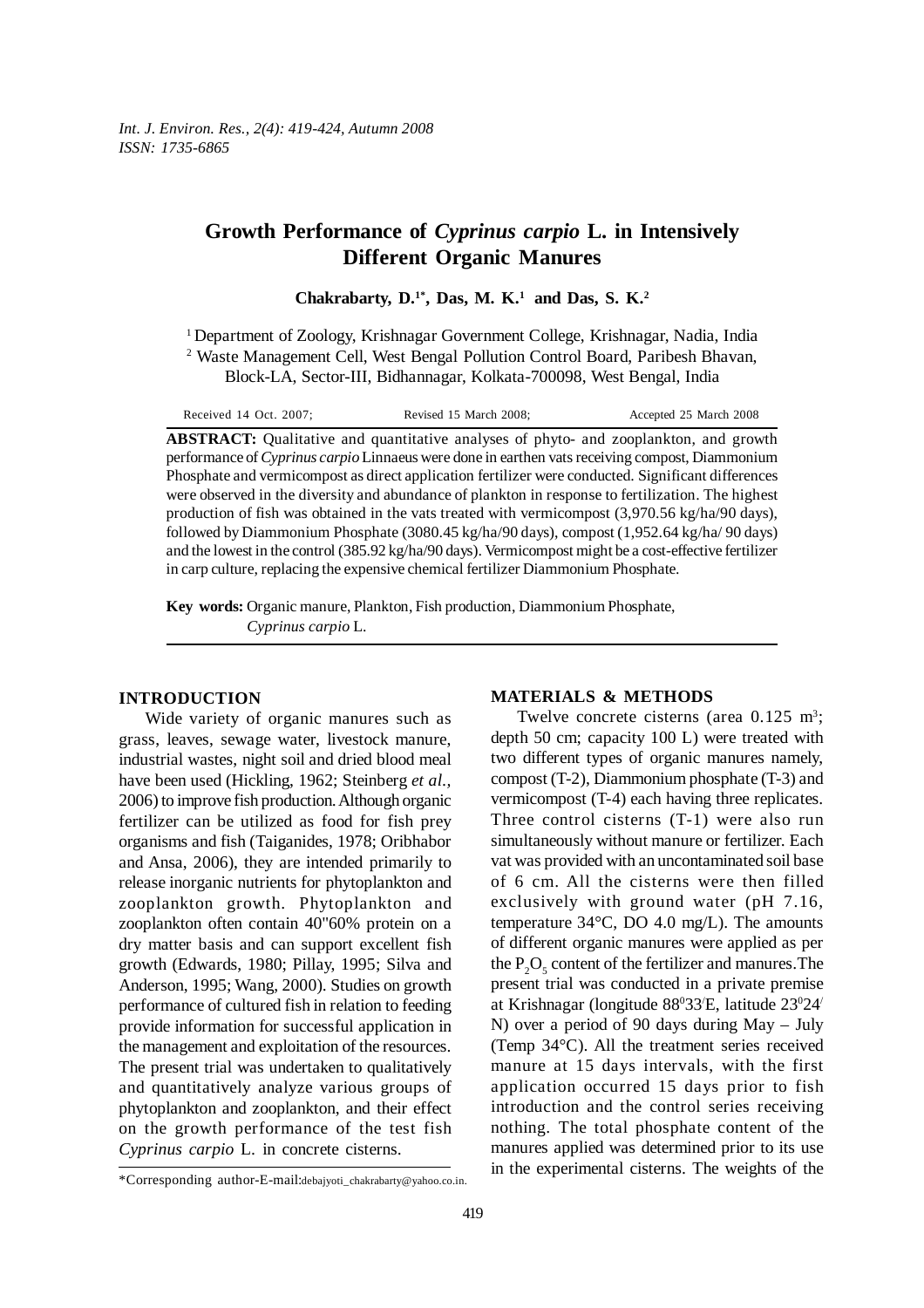manure were ranged from 3.04"620.0 g on 50 kg **P** 2 O5 content basis (Table 1). Fry of *Cyprinus carpio* L. (average weight  $2.5 \pm 0.01$  g; average length  $1.40 \pm 0.02$  cm) were acclimatized in out door cisterns before being stocked at 10 per cisterns (individual). A constant water level was maintained in the test cisterns by weekly supply of ground water to compensate the water loss due to evaporation. Water quality such as temperature, pH, dissolved oxygen, free carbon dioxide, total alkalinity, hardness, ammonia-nitrogen and phosphorous, were measured at 15 day intervals following the Standard Methods (2002). Qualitative and quantitative analyses of phytoplankton and zooplankton (samples preserved in 4% formalin) from each cistern were carried out using Sedgwick rafter count cell at an interval of 45 days by filtering 20 liters of water through a conical plankton net of number 25 bolting silk cloth (80 mesh.cm-2). The plankton samples were then hot air dried for 24 hours at 100°C and after that measured for their dry weight. The total weight of the fish was determined at 45-day intervals by weighting more than 50% of fishes from each of the cisterns. The absolute growth (AG), growth increment (GI) and the total weight gain (TW) was estimated as follows.

Absolute growth  $(AG)$  = Final body weight "Initial body weight

Growth increment  $(GI) = (Final body weight "$ Initial body weight) / Number of culture days after fish introduction

Total weight gain  $(TW) = (Final body weight "$ Initial body weight) / Initial body weight

# **RESULTS & DISCUSSION Water quality**

The various physico chemical parameters of overlying water did not varied significantly among the various treatment series. In all the experimental and control cisterns, the water temperature was similar (22.5"22.59 °C), pH was maintained at 7.06"7.43 and dissolved oxygen at 6.21"7.74 mg/ L during the treatment (Table 2). The concentrations of orthophosphate and acid hydrolysable phosphate were the highest in the Diammonium Phosphate (0.52 mg/L) treatment and lowest in the control (0.09 mg/L). The amount of organic phosphate, on the other hand, was the highest (0.35 mg/L) in the vermicompost treatment. The concentration of total P was higher in Diammonium Phosphate (0.85 mg/L) than in the vermicompost treatment (0.68 mg/L). There was no significant difference ( $P < 0.05$ ) in the concentration of total P among the treatments (T-2, T-3 and T-4). However, as expected, the control cisterns always had the lowest concentration of total and available P (Fig. 1). But the total nitrogen concentration showed significant differences among all the test combinations and this trend was also followed for available N in the Diammonium Phosphate and control cisterns (Fig. 2). The control and Diammonium Phosphate cisterns showed no significant difference in their available N concentration.

## **Plankton analysis**

In all the treatments dry weight and population (no.–!-1) of both phytoplankton and zooplankton populations were significantly  $(P<0.001)$  higher than in the control.Phytoplankton composition wasrepresented by four groups, namely

| <b>Parameters</b>                      | Control<br>$(T-1)$ | Compost<br>$(T-2)$ | <b>Diammonium</b><br>Phosphate (T-3) | Vermicompost<br>$(T-4)$ |
|----------------------------------------|--------------------|--------------------|--------------------------------------|-------------------------|
| Fertilizer / Manure added (g)          | 0                  | 413                | 3.04                                 | 340                     |
| Stocking density                       | 10.00              | 10.00              | 10.00                                | 10.00                   |
| Initial average individual length (cm) | $1.40 \pm 0.02$    | $1.40 \pm 0.02$    | $1.40+0.02$                          | $1.40 \pm 0.02$         |
| Initial average individual weight (g)  | $2.40 \pm 0.01$    | $2.40 \pm 0.03$    | $2.40+0.04$                          | $2.40 \pm 0.02$         |
| Final average individual length (cm)   | $4.20 \pm 0.03$    | $6.80+0.06$        | $7.60 \pm 0.04$                      | $8.80 \pm 0.07$         |
| Final average individual weight $(g)$  | $3.76 \pm 0.01$    | $8.29 \pm 0.05$    | $12.92 \pm 0.03$                     | $16.76 \pm 0.07$        |
| Growth increment (g/fish/day)          | 0.0151             | 0.0654             | 0.1169                               | 0.1595                  |
| Production of Fish (kg/ha/90 days)     | 385.92             | 1,952.64           | 3080.45                              | 3,970.56                |
| Total weight gain (TWG) (g/fish)       | 0.57               | 2.45               | 4.38                                 | 5.98                    |
| Survival (%)                           | 85                 | 88                 | 86 90                                | 90                      |

#### **Table 1. Details of fish production (***Cyprinus carpio* **L.) in the experiment**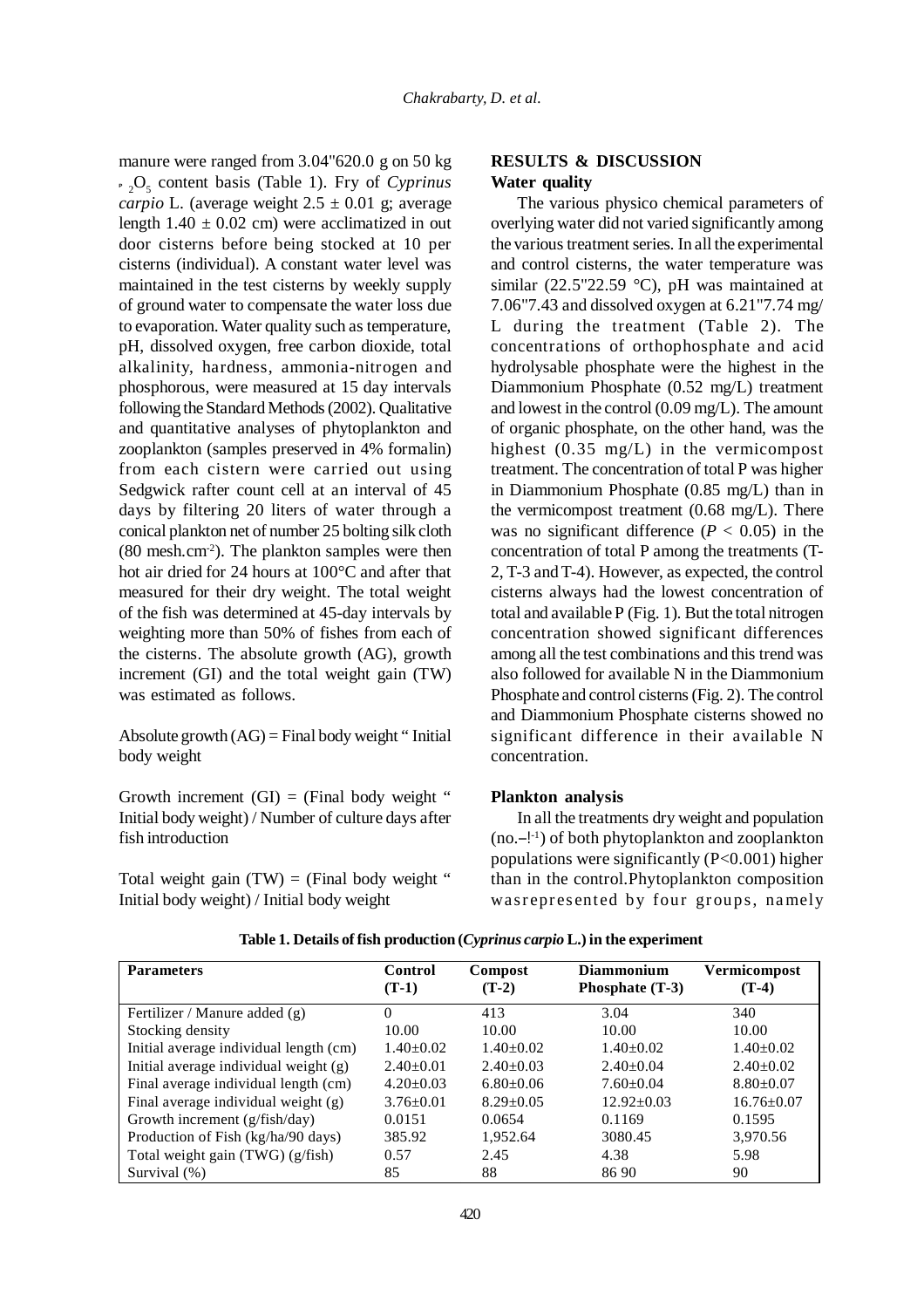| months samples                          |                 |                  |                                      |                    |  |  |  |
|-----------------------------------------|-----------------|------------------|--------------------------------------|--------------------|--|--|--|
|                                         | Control $(T-1)$ | $Compost(T-2)$   | <b>Diammonium</b><br>Phosphate (T-3) | Vermicompost (T-4) |  |  |  |
| Temp $(^{\circ}C)$                      | $22.5 \pm 6.5$  | $22.5 \pm 6.5$   | $22.59 \pm 6.5$                      | $22.59 \pm 6.5$    |  |  |  |
| pH                                      | $7.06 \pm 1.3$  | $7.16 \pm 1.6$   | $7.34 \pm 1.1$                       | $7.43 \pm 0.9$     |  |  |  |
| Dissolved Oxygen (mg/L)                 | $6.01 \pm 0.9$  | $6.21 \pm 1.1$   | $7.74 \pm 1.0$                       | $7.02 \pm 1.2$     |  |  |  |
| Ortho phosphate (mg/L)                  | $0.09+0.09$     | $0.19 \pm 0.06$  | $0.52 \pm 0.10$                      | $0.30+0.14$        |  |  |  |
| Organic phosphate (mg/L)                | $0.08 \pm 0.19$ | $0.27+0.15$      | $0.29 \pm 0.14$                      | $0.35 \pm 0.21$    |  |  |  |
| Total phosphate (mg/L)                  | $0.10+0.10$     | $0.66 \pm 0.16$  | $0.85 \pm 0.25$                      | $0.68 \pm 0.21$    |  |  |  |
| $No3-N$ (mg/L)                          | $0.06 \pm 0.08$ | $0.12{\pm}0.06$  | $0.13 \pm 0.03$                      | $0.16 \pm 0.04$    |  |  |  |
| Total inorganic N (mg/L)                | $0.16 \pm 0.24$ | $0.40+0.22$      | $0.20 \pm 0.19$                      | $0.62+0.23$        |  |  |  |
| N/P                                     | 1.6             | 0.61             | 0.23                                 | 0.91               |  |  |  |
| Community respiration<br>$(mg C/m^2/h)$ | $20.13 \pm 9.3$ | $28.13 \pm 12.5$ | $35.79 \pm 18.2$                     | $38.58 \pm 13.1$   |  |  |  |
| Final mean body weight $(g)$            | $18.24 + 2.3$   | $22.25 + 3.6$    | $39.50 \pm 4.3$                      | $45.77 \pm 3.9$    |  |  |  |

**Table 2. Mean values (± SD) of physico-chemical parameters of water, primary productivity of phytoplankton and final body weights of** *Cyprinus carpio* **L. (Ham.) in various treatments. Each mean value applies to three**



**Fig.1.Temporal changes of available and total P contents of water in the three treatments and control**



**Fig. 2. Temporal changes of available and total P contents of water in the three treatments and the control**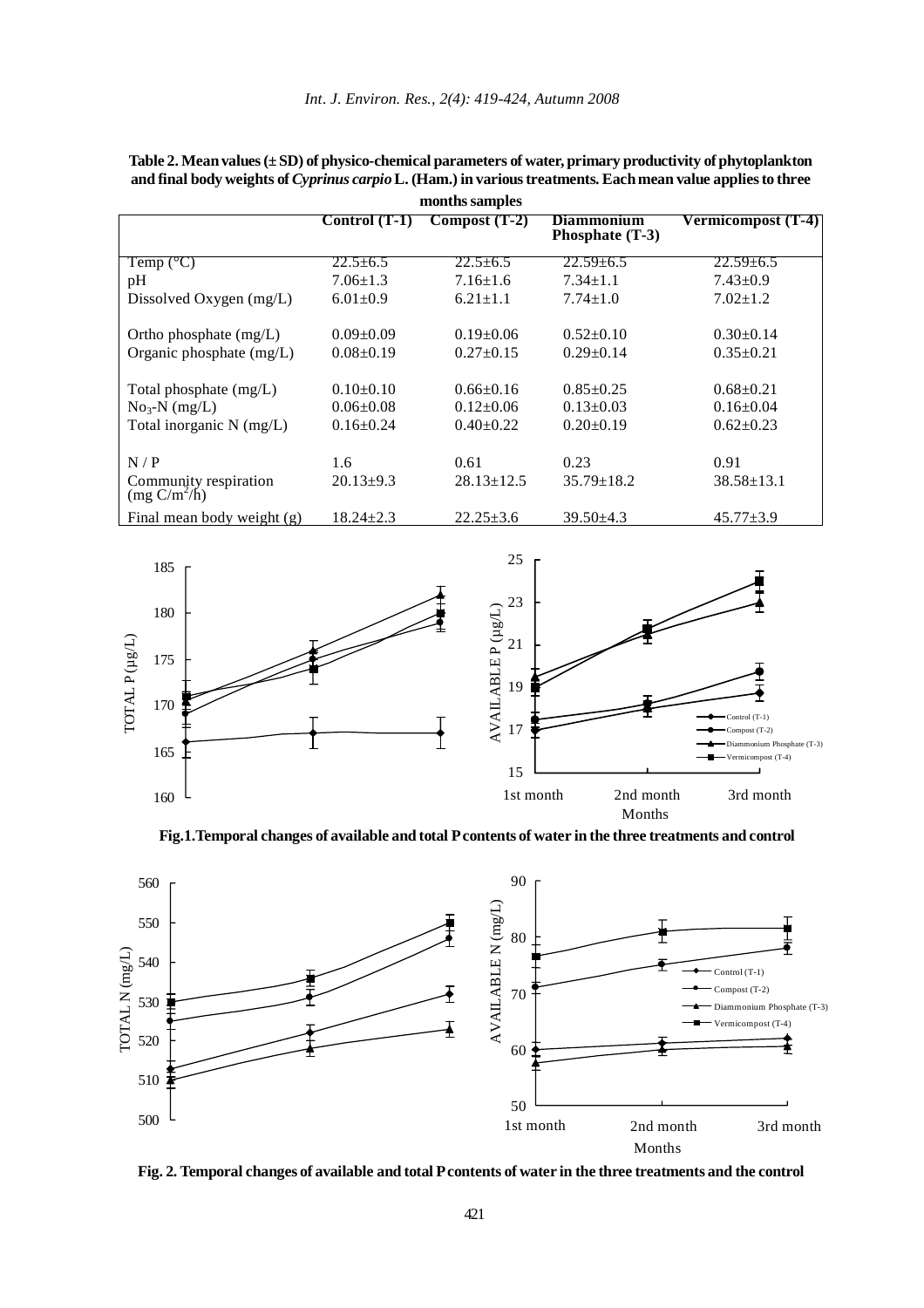Myxophyceae, Chlorophyceae, Cyanophyceae and Bacillariophyceae in all the cisterns. Among the four phytoplankton groups Bacillariophyceae exhibited highest percentage composition (66.25"72.31%) in all the three treatments and control on various sampling days, whereas Cyanophyceae exhibited the lowest (5.33"12.28%) in all the treatments and control. The phytoplankton population was found (Fig. 3) in increasing order in the cisterns treated with vermicompost (2,759 nos./L), followed by Diammonium Phosphate (2,441 nos./L), then by compost (2,080 nos./L). Also, overall observation revealed an increasing trend of phytoplankton population in various sampling days of the experimental period in all the treatments. Significant differences were also found between vermicost and compost treatments.



**Fig. 3. Monthly Sampling of Phytoplankton**

The zooplankton composition was represented by three groups, namely, Rotifera, Cladocera and Copepoda. The contribution of different zooplanktons groups showed similar trend in all the treatment groups. Cladocera (33.74"42.94%) and Copepoda (38.23"55.81%) dominated the zooplankton, with rotifera accounted for 6.98"24.54% of the populations. Among the various treatments, the highest zooplankton population was observed (Fig. 4) in the cisterns treated with vermicompost (680 nos./L), followed by Diammonium Phosphate (448 nos./L), compost (326 nos./L) and control (43 nos./L). Moreover, the zooplankton count increased with days of sampling in all the treatments, but not in the control cisterns where a declining trend of zooplankton count was observed.



**Fig. 4. Monthly Sampling of Zooplankton**

#### **Fish growth and production**

There was a steady increase in weight of fish in all the cisterns; however, the growth was much greater in the treated cisterns than in the control. Among the various treatments, maximum growth increment, total gains were recorded with vermicompost, followed by Diammonium Phosphate, compost. Minimum growth rate was recorded in the control.The average growth of individual fishes (Fig. 5) among the treatments varied significant  $(P < 0.05)$  and a stepwise multiple regression analysis also attested the findings (Fig. 5). The total yield of fish was higher in the treatments with high plankton counts as revealed from the cisterns treated with vermicompost (3,970.56 kg/ha/90 days) as compared to low plankton count in the control sets (3,85.92 kg/ha/90 days). The net production of fish from the cisterns manured with Diammonium Phosphate was 3080.45 kg/ha/ 90 days and with compost was 1,952.64 kg/ha/ 90 days (Table 1).Manuring of fish ponds, whether it is a nursery, growth-out or a stocking pond, is one of the well known practices in efficient farm management to boost up its fish production. The vermicompost applied to the culture waters is utilized for fish growth in many ways. It served as a direct feed for the fish and also acted as pond fertilizer for autotrophic and for heterotrophic production of natural fish food organisms (Muendo *et al.,* 2006). Because the average weight and total fish yield achieved in the vermicompost treatment were higher than those of the Diammonium Phosphate treatment, it is apparent that the cost of vermicompost might be considered as a costeffective fertilizer in carp culture, replacing the expensive chemical fertilizer Diammonium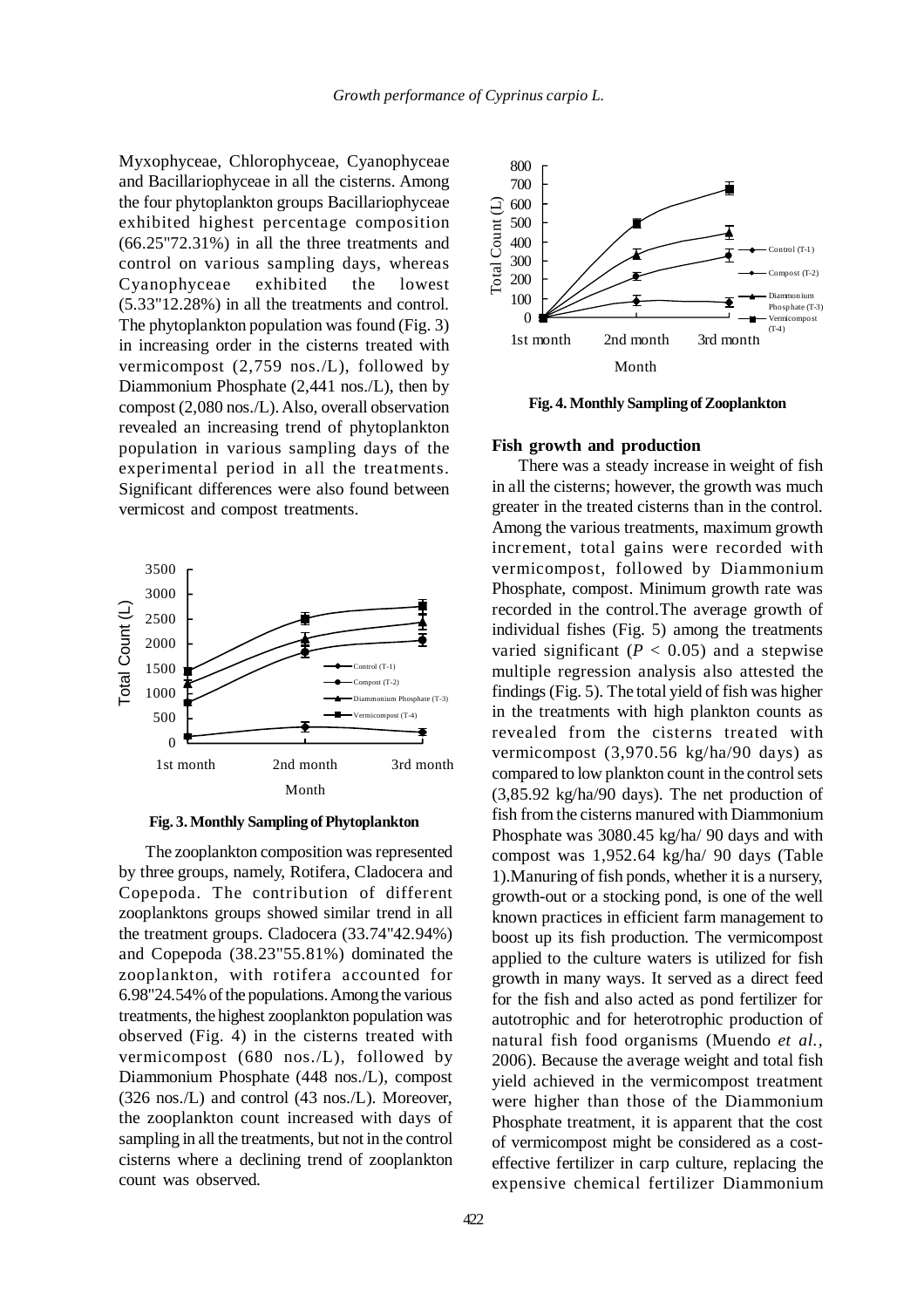Phosphate. This is particularly significant in developing nations, where the purchasing power of fish farmers for chemical fertilizer is very low, and vermicompost forms an abundant alternative natural resource for inexpensive P fertilizer.Large variation of fish yield  $(> 9.5$  times) among the three treatments and control might be explained in terms of N/P ratio of water. The lowest and highest production of fish in vermicompost (T-4) and control (T-1) (Table 1) was related to the lowest and moderate N/P ratio of the cisterns (Fig. 6). There was direct relationship between dry weight of plankton and fish yield  $(r=0.88)$  in all the treatments and control. Superiority of vermicompost was well pronounced as it served the double role as direct feed to growing fishes and as direct manure for increasing growth of fish



**Fig. 5. Absolute growth of individual fish**



food. Large variations of fish yield among the treatments were attributable to variations in the available P contents of surface sediments as well as orthophosphate level of water. It is likely that the sediment phosphorus in each treatment eventually affected fish growth through mudwater exchange mechanisms and induced the orthophosphate level of water which, in turn, maintained sustained primary productivity of phytoplankton for functional stability of the grazing food chain. The primary productivity of phytoplankton was, however, not directly dependent upon the orthophosphate level of water in these treatments  $(P > 0.05)$ . The results of multiple regression analysis (Fig. 5) were significant  $(P < 0.05)$  in each case. It is evident that both total P and total N of surface sediments exerted considerable influence in the vermicompost treatment. Total P of surface sediments and orthophosphate of water, on the other hand, were the major determinants in Diammonium Phosphate treatment.The addition of manures affects the relative abundance of the plankton and their community structure. Proper combinations of inorganic nutrients (NPK) are the major factors that influence the growth and production of phytoplankton in a pond. Vermicompost contains all the major organic nutrient components (N, P and K). Trace elements are also found in vermicompost. Several investigators observed high total phytoplankton in ponds treated with organic manure, mainly due to content of phosphates and nitrates (Dhawan, 1989). Thus, the greater volume of plankton in the cisterns treated with vermicompost and